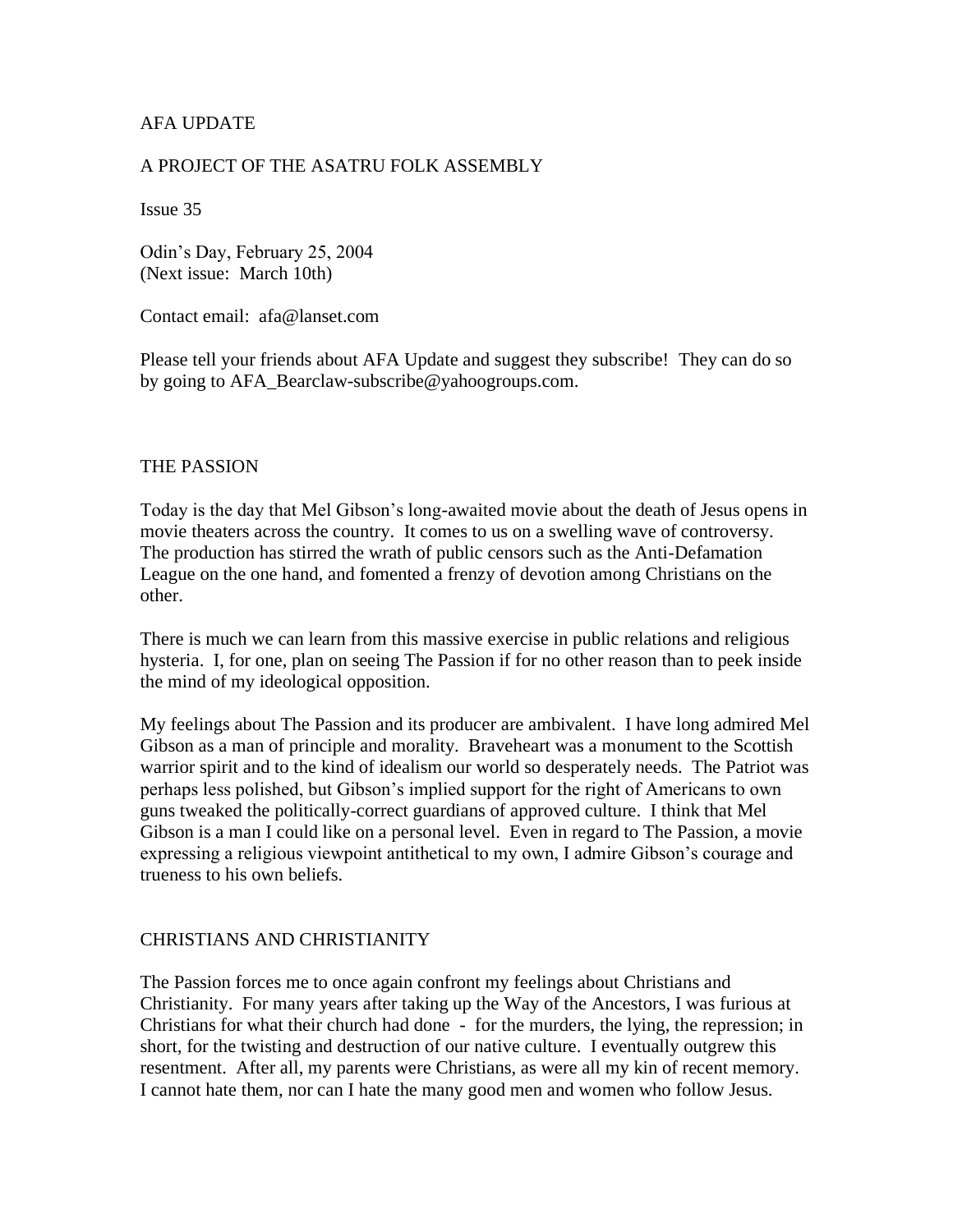Having said that, I am opposed to the Christian religion and consider it the greatest disaster to ever afflict the European peoples. Christianity, essentially a Middle Eastern belief, was forced to make many compromises to win acceptance among our forefathers and foremothers. This process of accommodation is described with compelling clarity by Dr. James C. Russell in his excellent book, The Germanization of Early Medieval Christianity. Unfortunately, that Germanic flavor has been washed away as the Church courts the teeming masses of the Third World, leaving the West thrall to an alien ideology that loads us with guilt, tells us to love everyone in the world, and proclaims that the ties of blood and nation are not important.

Notwithstanding my opposition to the Christian creed, I cringe when Asatruar refuse to capitalize the proper noun "Christianity," or indulge in childish comments disparaging those men and women who follow Christian belief. This hardly speaks well for our maturity. Instead, we must be ready to intelligently argue for our own convictions - and above all, our lives must be worthy testimonies for the Aesir and Vanir.

## OF HUMAN SACRIFICE

The Passion describes the death of a man-god to appease the wrath of Yahweh. In ancient times, the Jews would ritually put all their sins upon a goat, and then by killing that animal they rid themselves of their wrongdoings - hence our modern term "scapegoat." This is precisely the role of Jesus in the Biblical account. Most people do not realize that Christianity is built around an instance of human sacrifice.

In a sense, the many victims of Christian zeal over the millennia are also human sacrifices, burned at the stake or tortured to death or simply murdered for heresy or different belief. The irony is considerable, since some Christians are quick to accuse followers of native religions around the world of exactly this sort of behavior.

Better by far is the idea of "sacrificing self to self," as when Odin undergoes his ordeal on the World Tree. By constant evolution, by continually seeking after transformation, we become wiser and stronger - and we need not kill others, or ourselves, or innocent goats in the pursuit of this goal! Let us present this higher ideal to intelligent Christians, and offer them a viable alternative to the death cult which has gripped them and which has debilitated our people.

## THE HAMMER AND THE NAIL

One Christian businessman, moved by The Passion, is selling golden nails to be worn around the neck as reminders of the nails that pierced Jesus. This macabre worship of death and pain is a disturbing theme in Christianity. We are reminded of the words of the writer Malcolm Muggeridge, who commented that since the crucifixion we (meaning people of the Christian persuasion) are to worship defeat, not victory. Certainly not all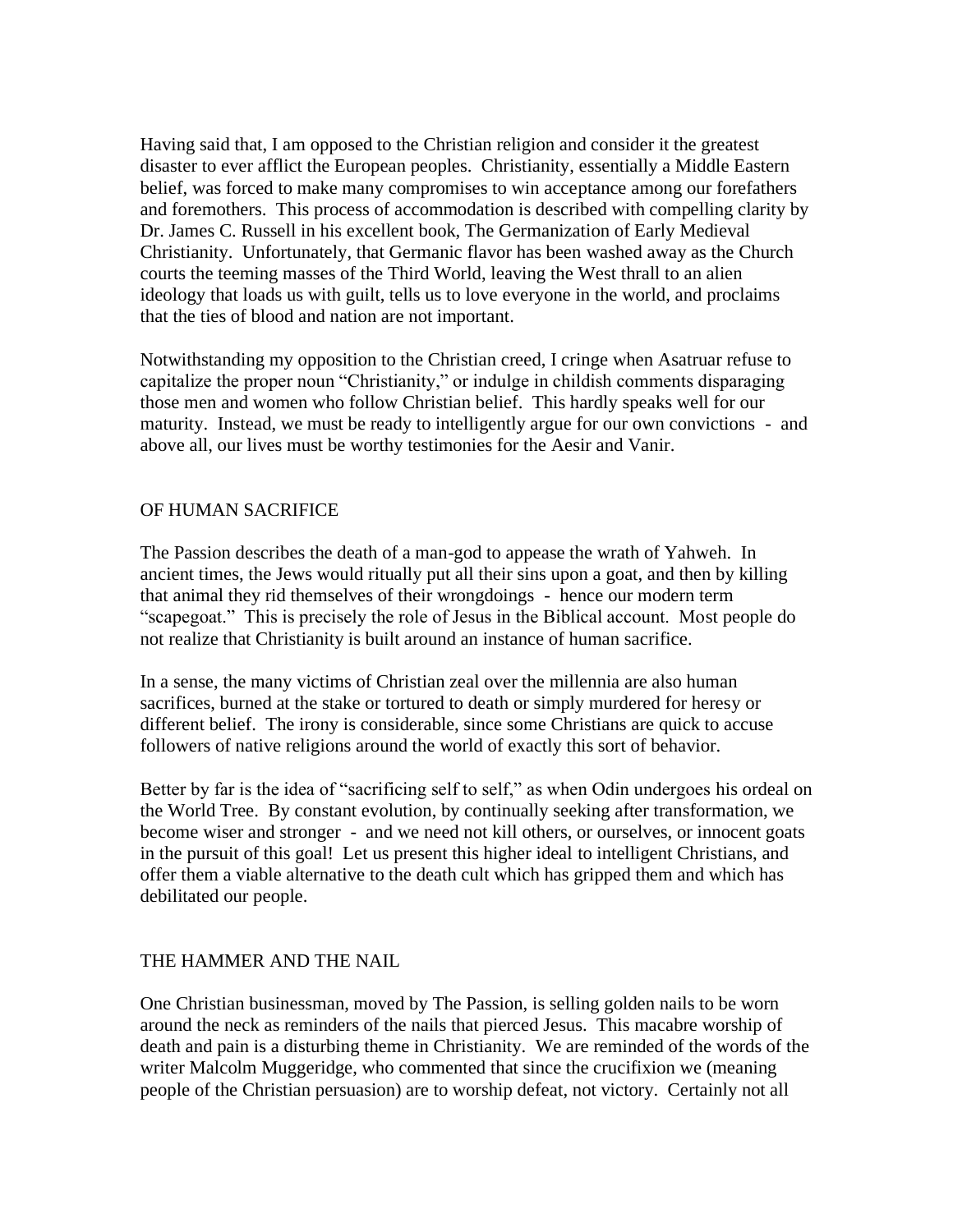Christians would agree with that statement, but to Asatruar it is absolutely unthinkable. We worship victory and life, not defeat and death. Better to wear the Hammer than the nail!

# OUR PASSION

As Jesus underwent his passion, so we must reach within us and find a passion of our own - a passion for our ancestors, for the Gods and Goddesses who are our kin, for life itself! The movie now storming the nation is an example of what religious fervor can do. Can we not match it with our own inspired might? Of course we can. I invite you to fan your passion - your passion for the Way of our people. Light the Needfire, and let the light shine forth in Midgard!

Mel Gibson chose to release his production on Ash Wednesday, one of the key dates leading up to Easter in the Christian tradition. On this day, many Christians smudge their foreheads with the ashes of burnt palm fronds as a sign of penance and sorrow for sins.

Let us make this day our OWN "Ash Wednesday." For us, the ash in question is not the burnt remains of palm fronds, but rather the ash tree - indeed, the mighty World Tree on which Odin gives self to self. Let this day, and every Wednesday, be truly…Woden's Day!

## IMPORTANT DATES

March 9 - Day of Remembrance for Olvir. Olvir was a Norwegian who organized sacrifices to the Gods in defiance of King Olaf Tryggvason. When Olaf caught him planning rites for the coming of spring, he killed him. Olaf's co-conspirators were murdered, mutilated, exiled, or fined, depending on their degree of complicity. Honor this Asatru martyr by welcoming the Goddess of Spring on Ostara, thus proving that Olaf did not, in the long run, succeed.

March 21 - Ostara, or Easter, is a Germanic Goddess whose name was carried over into the Christian calendar. Praise her on this day for the springtime and the dawn, and revel in the rebirth of life at winter's end. Celebrate her day with bunnies, eggs, and the other pre-Christian symbols that characterize this day. Greet her at a sunrise service with outstretched arms.

Hail the Holy Ones!

Stephen A. McNallen Drighten, Asatru Folk Assembly